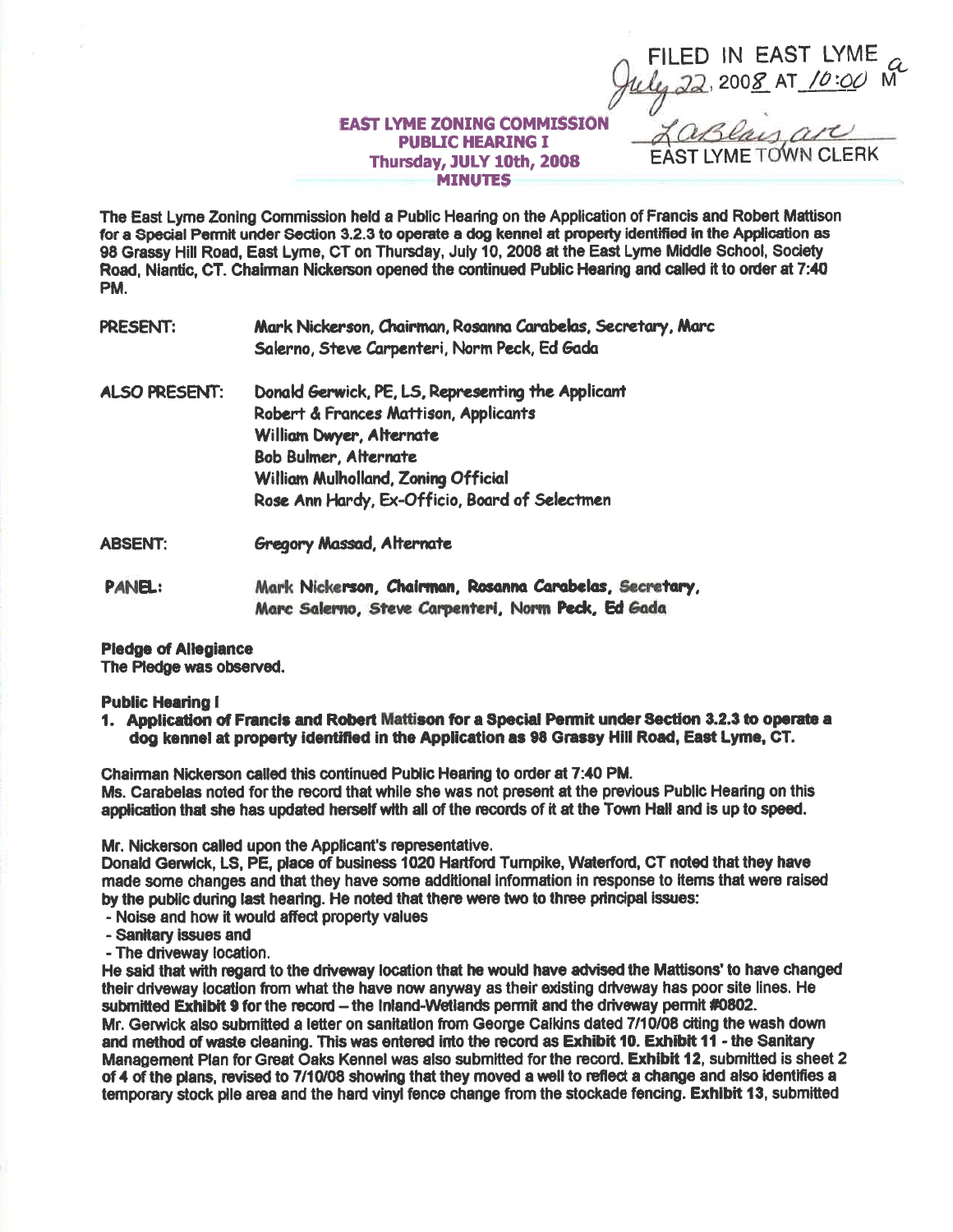is sheet 3 of 4 of the plans revised to 7/10/08 showing the well moved from the westerly to the easterly area for separation differences. This also shows the troughs and the runs. They have elso upsized to a 1250 gallon tank. They also have changed to a hard vinyl fence which is easy to maintain. Wash downs will be done with sanitary materials suitable forsuch activity and waste will be bagged and disposed of ln the trash receptacles. Should this be found unsuitable, a private haulerwould be engaged.

Regading the noise and property values, Mr. Gerwick mcalled that Frank Budcley, an eppraiser had ofiercd his opinion stating that it would be had to get anyone to look at the properties in this aree much less to buy any of them with the kennel there. He said that he had appraised kennels and property however he did not submit any evidence or facts to support it. These statements are flawed in two ways - the first - if you look at Skyline Drive in Salem; you will find a dog kennel there. The homes on the southem end of the street are valued in the \$216,000 range and those in the northem end of the street in the \$187,000 range. He said that he is familiar with the dog kennel as he has had occasion to visit it. There have also been six (6) property transactions since 2000 in the southem end of the street where the dog kennel is located. He submitted this information which was entered into the record as Exhibit 14. Second; the whole assumption that Mr. Buckley based his opinion on is that there is going to be awful noise there. So, he retained the services of Ben Brooks and submitted his resume for the record which was entered as **Exhibit 15.** He also submitted Mr. Brooks report on noise dated 7/10/08 entitled Great Oaks Engineering Study; which was entered as Exhibit 16. This study/report is an acoustical engineering study stating that the decibels at 45 is well below the 55 decibels that is allovable dufing the daytime and that the dogs will have little or no impad on the sunounding neighborhood. lt was reoommended that acoustical material be used and that the ciain link fence be changed to a hard vinyl one to interrupt sound. It was also noted that the architect, Rusty Sergeant has indicated that is consistent with standards. A behavior management program will also be instituted and barking dogs will not be allowed to stay outside. He said that he would submit to them that there is a huge difference between how a family operates a business and lives where the business is versus another type of business eonoem where the owners are not on the premises. Mr. Brooks conduded hls study underthe worst case scenarios with 30 dogs all outside at the same time and all barting and found that the baniers will knock down the sound level to 15 decibels. He submitted Exhibit 17 for the record  $-$  a letter dated 7/10/08 from Russell Sergeant of Mystic, CT, the architect; noting that he has reviewed the acoustics report of Mr. Brooks and finds the recommendations sound.

Mr. Salemo asked about the study and how it was done.

Mr. Gerwick said that it was done on an existing kennel and that the distances with respect to how far houses are from this kennel were given to him from this project.

Mr. Salemo asked if they took into consideration the topography.

Mr. Gerwick said that the homes are lower and that they gave the general topography. The trees are not really found to be valuable as sound barriers as they generally lose their leaves and as such, he did not include any in his analysis.

Mr. Salemo noted that the trees will scatter some of the noise and that it will be absorbed.

Ms. Carabelas asked how high the fence is and how high is enough. Mr. Gerwick said that the best answer is that it will lower the levels.

Mr. Salemo asked where the analysis was done.

Mr. Gerwick said that he believes a 10' distance from the runs.

Mr. Salemo asked if the neighbors are uphill or downhill.

Mr. Gerwick said that the people to the east are lower and those to the west are higher. Those to the north are slightly higher but the building will be between them.

Mr. Carpenteri asked how far the kennel is from the homes.

Mr. Berwick said that it is  $250' - 300'$  to the nearest neighbor.

Mr. Carpenteri said that the report says 188'.

Mr. Gerwick said that those are measurements from property lines.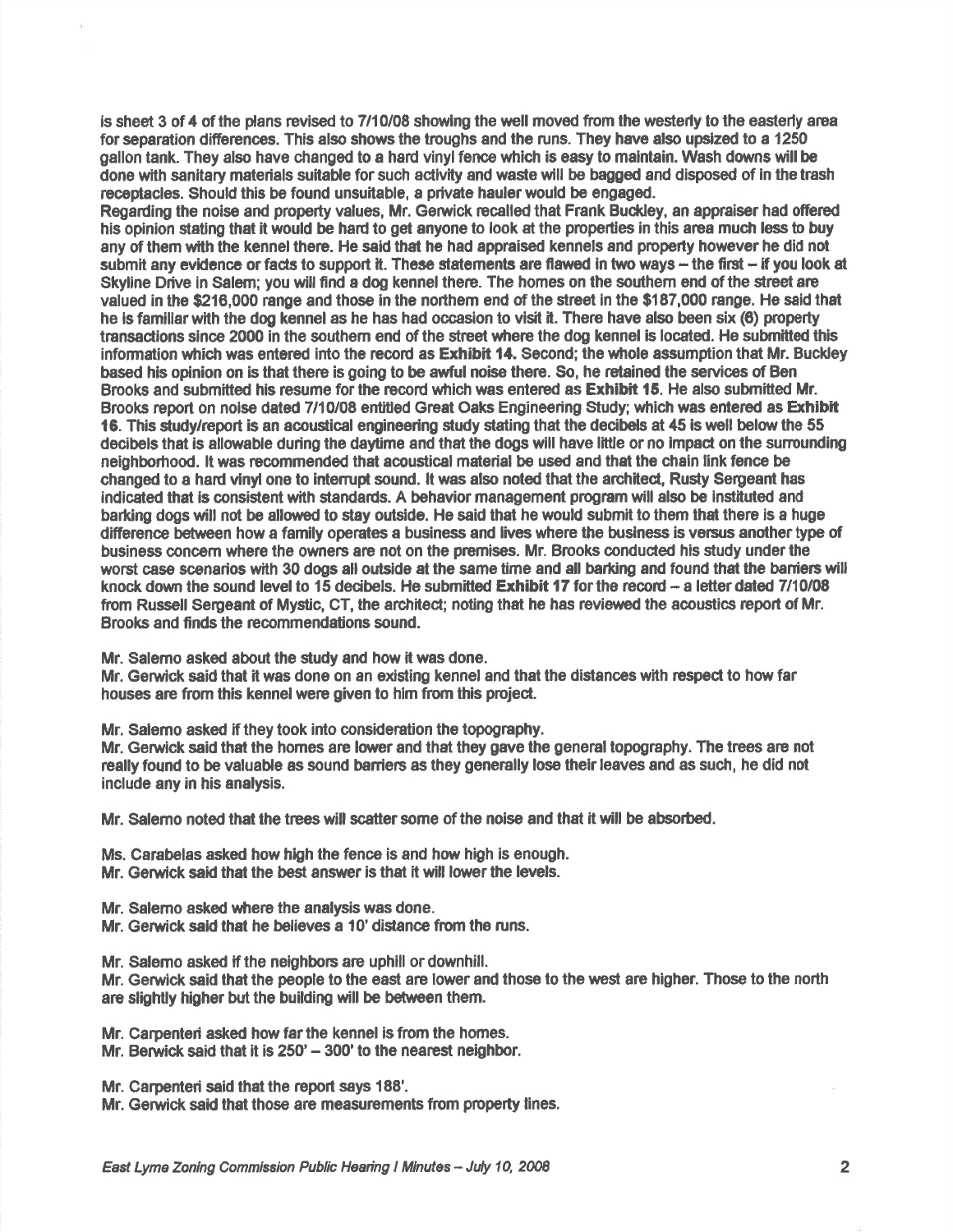Mr. Carpenteri asked if the building could be moved further back.

Mr. Gerwick said that it is already 500' from the road and that to move it further back would not be practical. He added that the regulations state that it needs to be 100' from the property line and they are at least 150' from a property line and even more.

Mr. Gerwick said that if this is permitted that obviously all of the things that were mentioned would be conditions of the permit. He added that there is also the Department of Agriculture and a national organization that is voluntary and the Mattisons' have indicated that they will belong to it and this organization performs inspections so there are several levels at work here beyond those of staff.

Frances Mattison, applicant said that Officer Curry who is with the Department of Agriculture has been working with her on this and that the State has stipulations that have to be followed. They have regular inspections. She submitted Exhibit 18 for the record - the Department of Agriculture Rules and Regulations. She also submitted E<mark>xhibit 19</mark> – the Code of Ethics from the American Boarding Kennel Association

Mr. Gerwick submitted Exhibit 20 - copies of the Vision Appraisal cards form Salem for the properties that he had mentioned on Skyline Drive near the kennel there. He then urged them to review Mr. Brooks study and resume and read a quote from a judge who found Mr. Brooks' information more credible and persuasive in a case regarding statistical data on sound.

Ms. Carabelas asked how long the dogs would stay and what the traffic flow would be like. Mr. Gerwick said that some would stay for a day or two and some for a week or so while their owners were on vacation.

Ms. Carabelas asked if there were hours of operation.

Mr. Gerwick said yes and added that it was contained in the statement of use.

Ms. Carabelas asked if the neighbors would have a number to call in case of problems. Mr. Gerwick and Mr. Mattison said that they live on the property so they are there if something happens. Mr. Gerwick noted that he would also have Mr. Brooks submit information on the fence based on the building code.

Mr. Nickerson explained that they would hear from the public and first called for those who wished to speak in favor of the application  $-$ 

Carter James, Stonington said that he also owns property in Old Black Point and thinks that the Mattisons' have made a lot of effort to do the right thing and that things have been said here that have been very insulting and they have been more than willing to do what needs to be done and are providing a valuable resource. They have hired an acoustic specialist/engineer and there are ways to attenuate noise. He also uryed that those who wish lo speak against this please not repeat themselves as it is slressfulto everyone here and to the Board to keep hearing it over and over again. He then thanked the Board for their dedication to the Town and said that this is what the country is all about and that the Mattisons' are looking to do something good for the animals and the people.

John Wilkinson, 3 Paddock Road said that he has two (2) dogs, three (3) cats and kids and that vacations have been aftered due to neighbors who cannot watch thelr animals and so they have had to retum earlier than originally planned. He said that this is a welcome business to him and that he hopee that lt opens soon so that he can actually go on and enjoy a full vacation as planned and know that his animals are being cared for.

Nancy Foster, 6 Hemingway Road said thet she is so lookirg foruad to this kennel so that she can put her dogs here rather than having to drive to Norwich. She added that she would rather see her tax dollars spent here than in other Towns.

Frances Mattison, applicant said thet regading the previous special permit that they had for animals in Otd Black Point that there was not one complaint on that permit. She said that she would also like them to know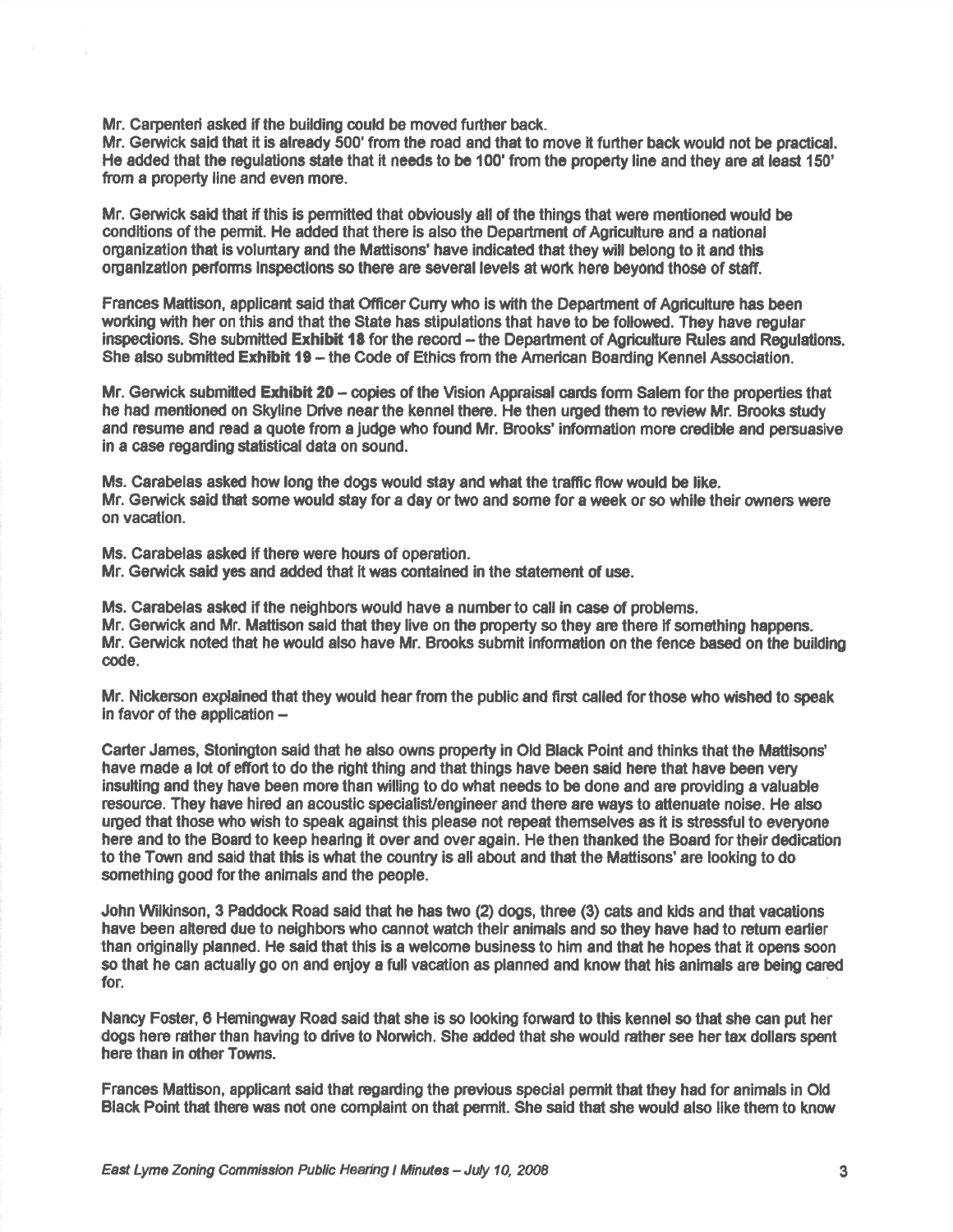that her children are fourth and fifth generation in this Town and that her family has been here since the early 1900's and that they have not just 'flown' into Town. She said that she is a Wildlife rehabilitator for the State of Connecticut. She noted that they have sat here and listened to what people had to say and have not lost their cool and asked that they please do the same.

Alicia Gear, 86 Grassy Hill Road said that her property abuts the Mattison's and that saying that they keep the neighbors happy is a lie as she has had the police out there twice. She said that she has horses and a riding ring that is near the property line that borders their property and Mr. Mattison was out there mowing his lawn and starting and stopping the mower and the horse that she was on acted up from the noise. The trainer said something to him and he just smiled and waved. These horses are 16.3 hands high and not ponies. She said that she continued fding and that he then started in with firecrackers and they called the police who came out and she filed a report against him. She said that the next day while she was riding that he used a chainsaw on the property line and this again scared the horse and she again called the police and that since then, it has been quiet. She said that she is not young and that she is fightened as she lost her husband in September and that there is a law on the books about no excessive noise so they should protect her from this and from him bullying a single woman.

Mark Butterfield, 6 Upper Walnut Hill Road said that there are three factors here that they have to consider first if this is in harmony with the neighborhood and that should be determined by the neighbors; second, the property values and he said that he thinks that the appraiser should be the standard and not the useless information that they got tonight – and they should throw that information out and third and last – the noise – there should be no additional noise generated. He said that hls dirt bike generates 90 decibels (in reference to nolse) and that this is a special permit. Also, none of the people who spoke in favor of this application live in the neighbofiood and that should be consldered.

Maureen Bell, 18 Upper Walnut Hill Road said that the sound report was done without seeing the site. They also heard about some 30 dogs and there are going to be an additional 20 dogs. Also, noise is relalive, as she lived in Mystic with the highway noise and a kennel there probably would not have bothered her due to the highway noise. And, if they granted a permit with the condition about no barking dogs being outside  $$ would thls mean that the Zoning Commission would issue a Cease & Desist when they barted.

Pat Butterfield, 6 Upper Walnut Hill Road said that she would be petrified to be on her horse to know that someone would willingly do such things as her neighbor Ms. Gear related. She said that the applicant's dog still roams around the neighborhood and that past behavior is indicative of the future. She added that she hears the noise from the Waterford Speed bowl at times and the train.

Joe Cerasole, 123 Grassy Hill Road said that if they add a noise wall that he knows people who do studies on sound walls and that there are several sound walls in the State of Connecticut but they do not block out noise - they need to have e soundproof room. He said that noise travels everyrvhere and that the walls do not wort but they are built to appease the property owners.

Mike Maher, 104 Grassy Hill Road said that he is the abutting property owner and that he will amplify what Mr. Butterfield has already said. This should be in harmony with the neighbors and it is not. He said that Frank Buckley's testimony is certainly more valuable than the appraisals that were presented this evening. He lives behind the Mattisons and he hears their dog now. Also, their property deed has a covenant that states that for eight (8) years, they are to refrain from doing anything inconsistent with farming and he does not see a kennel as applicable to faming. He submitted a copy of the deed which was entered into the record as Exhibit 21.

Dwayne Matthewson, 90 Grassy Hill Road said that there are new plans on the building and asked where they are and where the lights will be shining and what the hours of operation would be. He submitted Exhibit 22 - a note from his doctor, Elizabeth Caricke of Sound Medical Associates of Old Lyme stating that the noise from the kennel would upset him. He said that he does not want the extra cars on the road that would be created by this with his kid riding a bike in the street. He submitted Exhibit 23 - an aerial photo of the properties for a view of the layout of his property in relation to the proposed kennel.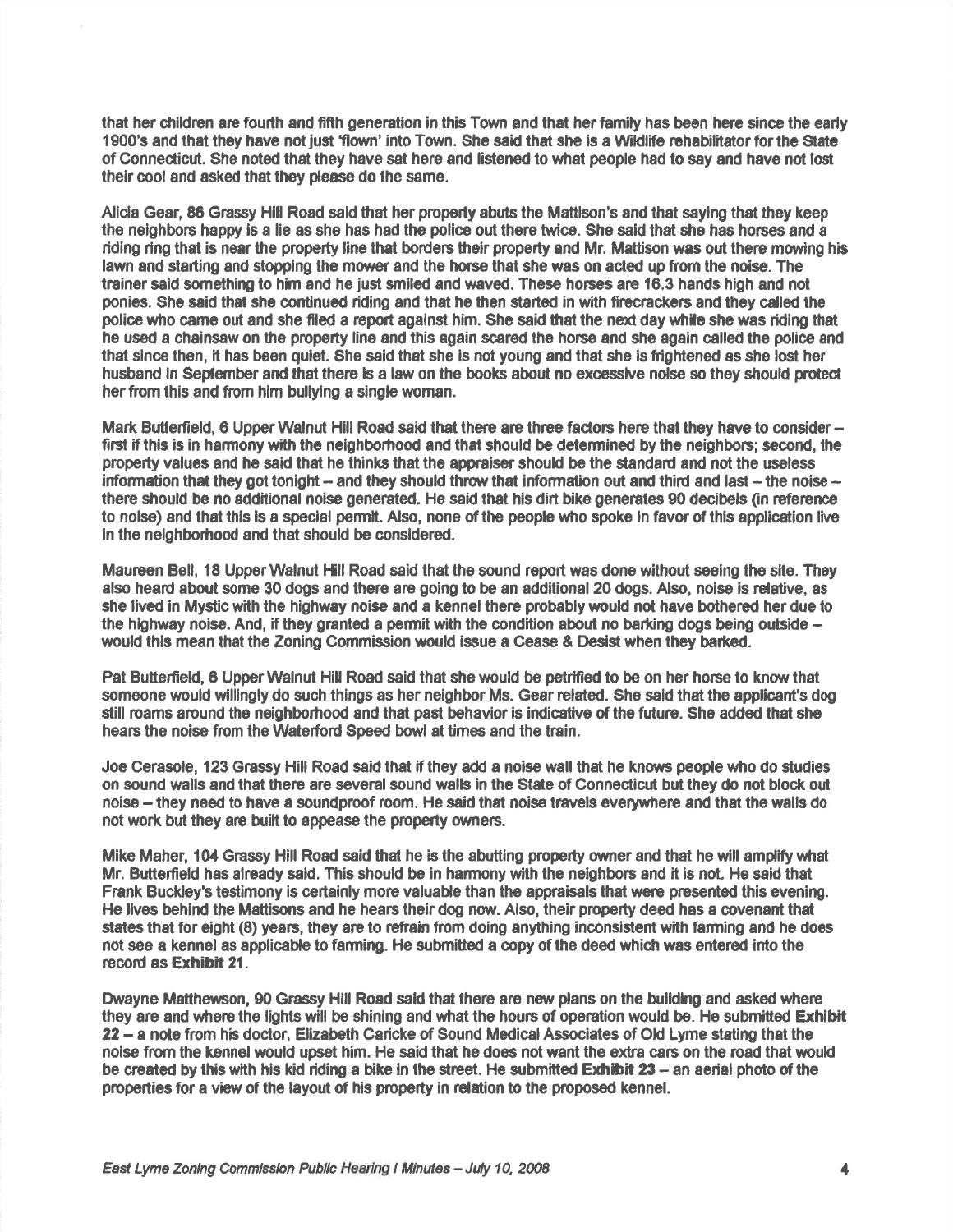Mr. Nickerson noted that Mr. Matthewson could review the plans in detail after the meeting or in the Zoning office at his convenience and view any lighting.

Peggy Ann York, 92 Grassy Hill Road said that the Mattisons' have goats and ducks and that the dogs will bark when they hear the horses and other noises. The new driveway will be bothersome to her as she likes to enjoy her yard. She said that what she heard from Ms. Gear was appalling regarding the firecrackers and harassment. She submitted her statement which was entered as Exhibit 24.

Barbara Johnston, 35 Sea Crest Ave. said that she is from Black Point and that a few years ago when this came up with the other permit that was mentioned, that Ms. Mattison only won because she was not part of Black Point as Black Point has their own zoning and would not have allowed her to have animals.

Attorney Paul Geraghty, representing Mr. Maher said that he would like to address some items. He asked if the architectural plans are new. Mr. Mulholland said no.

Mr. Geraghty said that the architectural plans have to have specific information on them and that there are no HVAC plans submitted here or lighting or sound baniers and that they have to have thls and that it cannot be left to staff review as the public has a right to review it. If they do not have it for review it would fail on appeal. He said that the deed shows that the prior owners meant for this to be farmland for eight years and that a kennel does not apply here and that while the regulations do not difierentiate betyveen kennels thet he has a letter for the record on Dog Law in CT (undated). This was entered as Exhibit 25. He continued that they need building details depicting colors, windows and that they do not have these to see if they are in harmony with the area. Mr. Buckley is licensed and his appraisal is evldence and all else is not to be considered here so he submitted that they have to deny this as it is detrimental. He said that he knows that Ledge Light signed off on the disposal of waste but they need a chemicals list and how those chemicals will be stored as they are industrial grade chemicals and toxic. He submitted some minutes on a kennel from Michigan dated 7/5/1999 that he had 'googled' from the internet. This was entered as Exhibit 26. He continued that a State of Connecticut review does not mean that they should give any ground as they do not care about the people here and enforcement comes right from the start. He asked that they deny this application as it does not satisfy the special permit.

## Mr. Nickerson asked if there was any other public comment  $-$

Stewart Mattison, 57 Hillcrest Road said that his parents have come to them with all the requirements on distance, sanitation etc. that allows them the fieedom to utilize their property end thet no one has a crystal ball here and no one can see or know what might happen on either slde.

Carter James, 1416 Main Street, Stonington, CT said that with reference to anyone who wants to address someone as a 'liar' in a public forum – that is not correct and they should ask their attorney. With respect to property values, he said that to hold one person's testimony as a god is just ridiculous, especially when they have heard a differing opinion supported by appraisals in a real situation with a kennel in Salem. If people feel that their health is going to be so adversely affected with this application then they should first go see a doctor and get their health to where it should be so that they will feel better rather than to blame the Mattisons for what ails them. It is premature to have technical data at this point and expensive. The chemicals themselves have a lisiting on them (by law) stating what they arc. And, before they atack hlm, he said that he would like to state for the record that he has a degree in Environmental Science and a PhD in Behavioral Science so he has knowledge with what he is saying. He said that to think that all people hear is the blrds and the bees and to think that nothing will change is ridiculous. Things change all the time and people want to have a life. People have kids and even kids make noise.

Laurle Maher, 104 Grassy Hill Road said (aughing) that wes all too funny to her and that she wants the Commission to come to her house for iced tea on Monday or Tuesday to see what she is talking about. She said to be a good neighbor they would have to come to the neighbors first and they would have told them that this is no good and would have told them to have a Christmas tree farm or something. She asked how many employees they would have  $-30$  or 100  $-$  would they have two for every dog.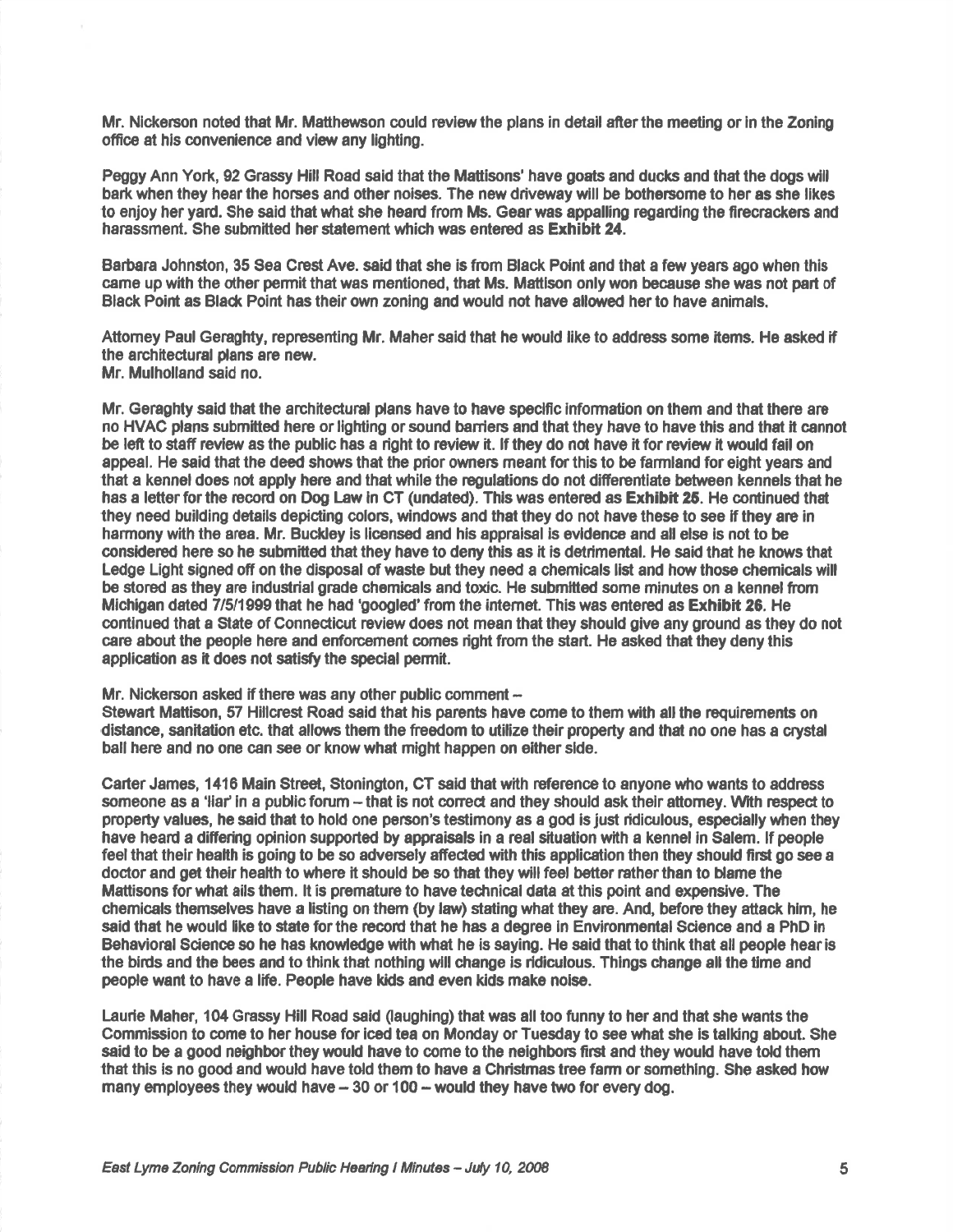Andy Radynskl, 15 & 17 UpperWalnut Hill Road said that he can hearthe dogs from the Salem kennels at his house at times and it is a mile from that kennel.

Robert Mattison, 98 Grassy Hill Road said that his nelghbors have been speaking about harmony and that prior to this everyone got along and now his dog bothers them and everything else. He said that he offered to put up a fence on his property so that his dog would not go into their yards and that they said 'no – they like the dog' - and now they don't. As for the horses, it seems that Ms. Gear rode her horses on our property before we owned it and when we told her that due to the liability that she could no longer ride on it, things changed. Yes, we do mow the lawn on the line on our side of the fence and yes, we cut the wood to bum. With respect to the police, they never said anything about criminal charges. He said that they want to work with the neighbors and that they do not like barking dogs either however - it seems that before this, it was okay. He said that they have tried to address every issue on this.

Mr. Nickerson asked if the Commission had any questions.

Mr. Peck asked Mr. Gerwick about the new location of the driveway.

Mr. Gerwick said that the driveway is the same as what they have proposed and that is what he has advised them to do anyway as the current driveway is in a poor location.

Mr. Peck asked about a lighting plan.

Mr. Gerwick said that there would not be any lighting other than for a few lights on the outside and that as there is no real lighting per se – that they would be of the type and quantity of residential lighting which does not require a lighting plan.

Mr. Peck said that he had a question, for the record, for Ms. Gear regarding horses. He asked Ms. Gear for her comments on how horses might get accustomed to certain sounds and if they would. Ms. Gear said that they are herd animals that do get accustomed to certain noises however dogs are pack animals and pack animals cause them to think that they might be hunted. If they cannot see or hear something, they might be fiightened. She said that she does not think that they would get used to the dogs noise from this and added that she has expensive show animals and they need to rest and if they cannot sleep or rest then this is not a good situation.

Mr. Peck asked Mr. Gerwick about the deed and if anything other than farming was mentioned and if it was from 2005.

Mr. Gerwick said that he believes that the term is agricultural use and believes that this is registered by the Department of Agriculture as a use. He added that he does not think that Mr. Geraghty could know the intent of the previous owners and further that it would be a civil matter and not a Zoning issue.

Frances Mattison, 98 Grassy Hill Road, applicant said that it is required that any riding stable have a special permit and that there are many stables and other enterprises runnlng businesses on the streets whore she lives who are operating without permits. Here, they are trying to do this right.

Mr. Peck said that he totally agrees with her that this is a non-zoning issue and may b a moot point.

Mr. Salemo said that he took a drive up there and asked about the driveway location.

Mr. Gerwick said thet when he recommends en aroa that he looks at the site lines and the issue of liability and the wetlands. The proposed location offers safe site lines in both directions and does not impact the wetlands. The site line to the west is 350' and to the east it is 425' and this is measured 10' back from the pavement.

Ms. Canabelas asked if the heating and AC was submitted.

Mr. Gerwick said that Rusty Sergeant, the architect has indicated that it will be ground-mounted and that it will comply with State specifications. The location is to the rear right side or back of the building in the fenced in area.

Mr. Mulholland noted thet it has to be out of sight end that he has testifed that it uould be ground mounted and fenced in.

Mr. Salemo asked what the septic was designed for.